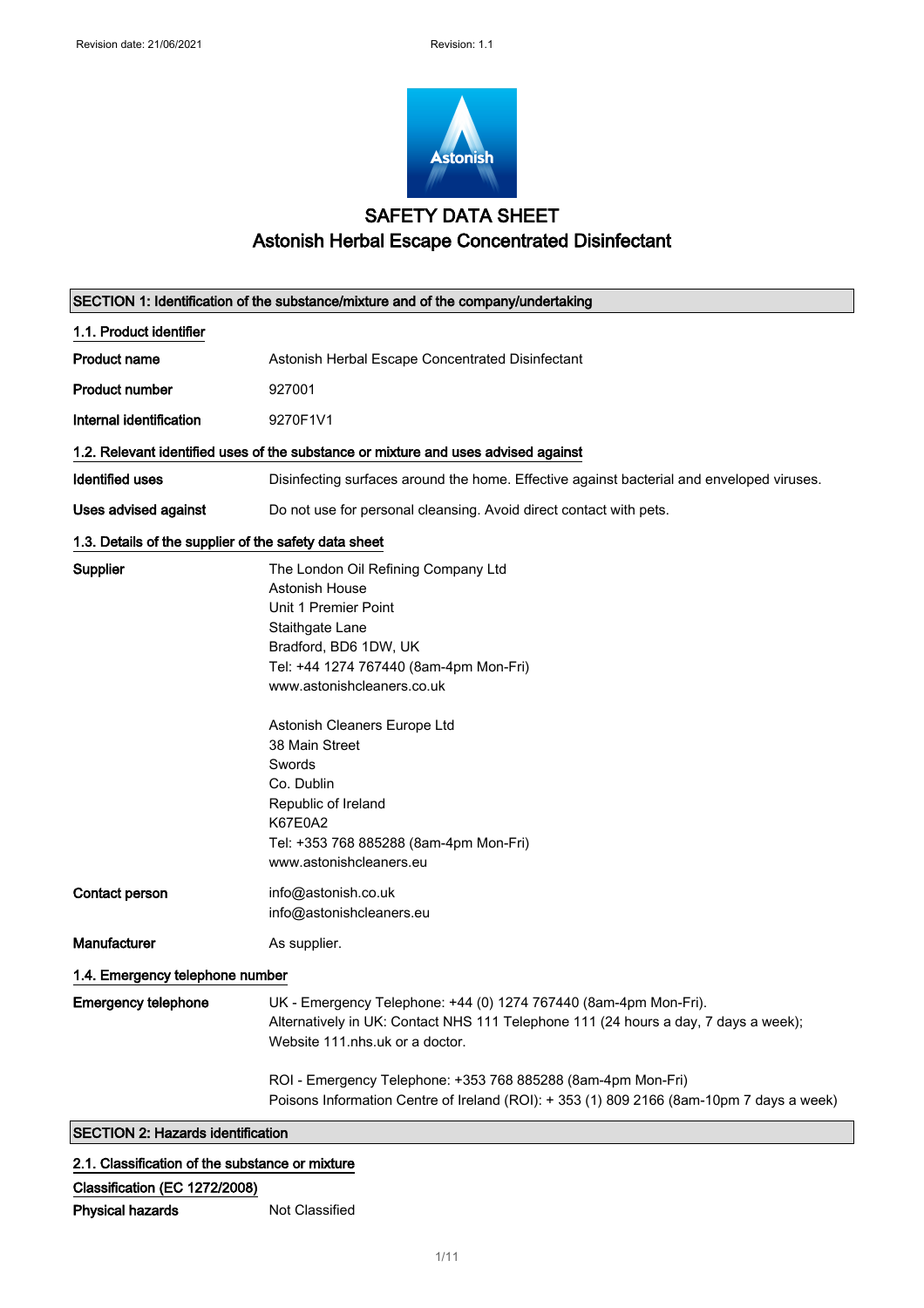| <b>Health hazards</b>                             | Skin Irrit. 2 - H315 Eye Dam. 1 - H318                                                                                                                                                                                                                                                                                                                                                                                                                                                                                                                                                                                                                                                                             |
|---------------------------------------------------|--------------------------------------------------------------------------------------------------------------------------------------------------------------------------------------------------------------------------------------------------------------------------------------------------------------------------------------------------------------------------------------------------------------------------------------------------------------------------------------------------------------------------------------------------------------------------------------------------------------------------------------------------------------------------------------------------------------------|
| <b>Environmental hazards</b>                      | Aquatic Chronic 3 - H412                                                                                                                                                                                                                                                                                                                                                                                                                                                                                                                                                                                                                                                                                           |
| 2.2. Label elements                               |                                                                                                                                                                                                                                                                                                                                                                                                                                                                                                                                                                                                                                                                                                                    |
| <b>Hazard pictograms</b>                          |                                                                                                                                                                                                                                                                                                                                                                                                                                                                                                                                                                                                                                                                                                                    |
| Signal word                                       | Danger                                                                                                                                                                                                                                                                                                                                                                                                                                                                                                                                                                                                                                                                                                             |
| <b>Hazard statements</b>                          | H315 Causes skin irritation.<br>H318 Causes serious eye damage.<br>H412 Harmful to aquatic life with long lasting effects.                                                                                                                                                                                                                                                                                                                                                                                                                                                                                                                                                                                         |
| <b>Precautionary statements</b>                   | P101 If medical advice is needed, have product container or label at hand.<br>P102 Keep out of reach of children.<br>P103 Read label before use.<br>P264 Wash hands thoroughly after handling.<br>P264 Wash contaminated skin thoroughly after handling.<br>P273 Avoid release to the environment.<br>P280 Wear protective gloves, eye and face protection.<br>P302+P352 IF ON SKIN: Wash with plenty of water.<br>P305+P351+P338+P310 IF IN EYES: Rinse cautiously with water for several minutes.<br>Remove contact lenses, if present and easy to do. Continue rinsing. Immediately call a<br>POISON Centre or doctor/physician.<br>P333+P313 If skin irritation or rash occurs: Get medical advice/ attention. |
| Contains                                          | Quaternary ammonium compounds, benzyl (C12 - C16) alkyl dimethyl, chlorides, Undecanol,<br>branched and linear, ethoxylated (>5-15 EO)                                                                                                                                                                                                                                                                                                                                                                                                                                                                                                                                                                             |
| <b>Additional Labelling</b>                       | None                                                                                                                                                                                                                                                                                                                                                                                                                                                                                                                                                                                                                                                                                                               |
| <b>Biocide Labelling</b>                          | Contains active substance: Quaternary ammonium compounds, benzyl (C12 - C16) alkyl<br>dimethyl, chlorides                                                                                                                                                                                                                                                                                                                                                                                                                                                                                                                                                                                                          |
| Detergent labelling                               | < 5% cationic surfactants, < 5% disinfectants, < 5% non-ionic surfactants, < 5% perfumes,<br>Contains d-Limonene, dl-Citronellol, Eugenol, benzyl alcohol, Alpha-Isomethyl Jonone                                                                                                                                                                                                                                                                                                                                                                                                                                                                                                                                  |
| 2.3. Other hazards                                |                                                                                                                                                                                                                                                                                                                                                                                                                                                                                                                                                                                                                                                                                                                    |
| None                                              |                                                                                                                                                                                                                                                                                                                                                                                                                                                                                                                                                                                                                                                                                                                    |
| SECTION 3: Composition/information on ingredients |                                                                                                                                                                                                                                                                                                                                                                                                                                                                                                                                                                                                                                                                                                                    |
| 3.2. Mixtures                                     |                                                                                                                                                                                                                                                                                                                                                                                                                                                                                                                                                                                                                                                                                                                    |

### Ethanol 1-5%

CAS number: 64-17-5 EC number: 200-578-6 REACH registration number: 01- 2119457610-43-XXXX

### **Classification**

Flam. Liq. 2 - H225 Eye Irrit. 2 - H319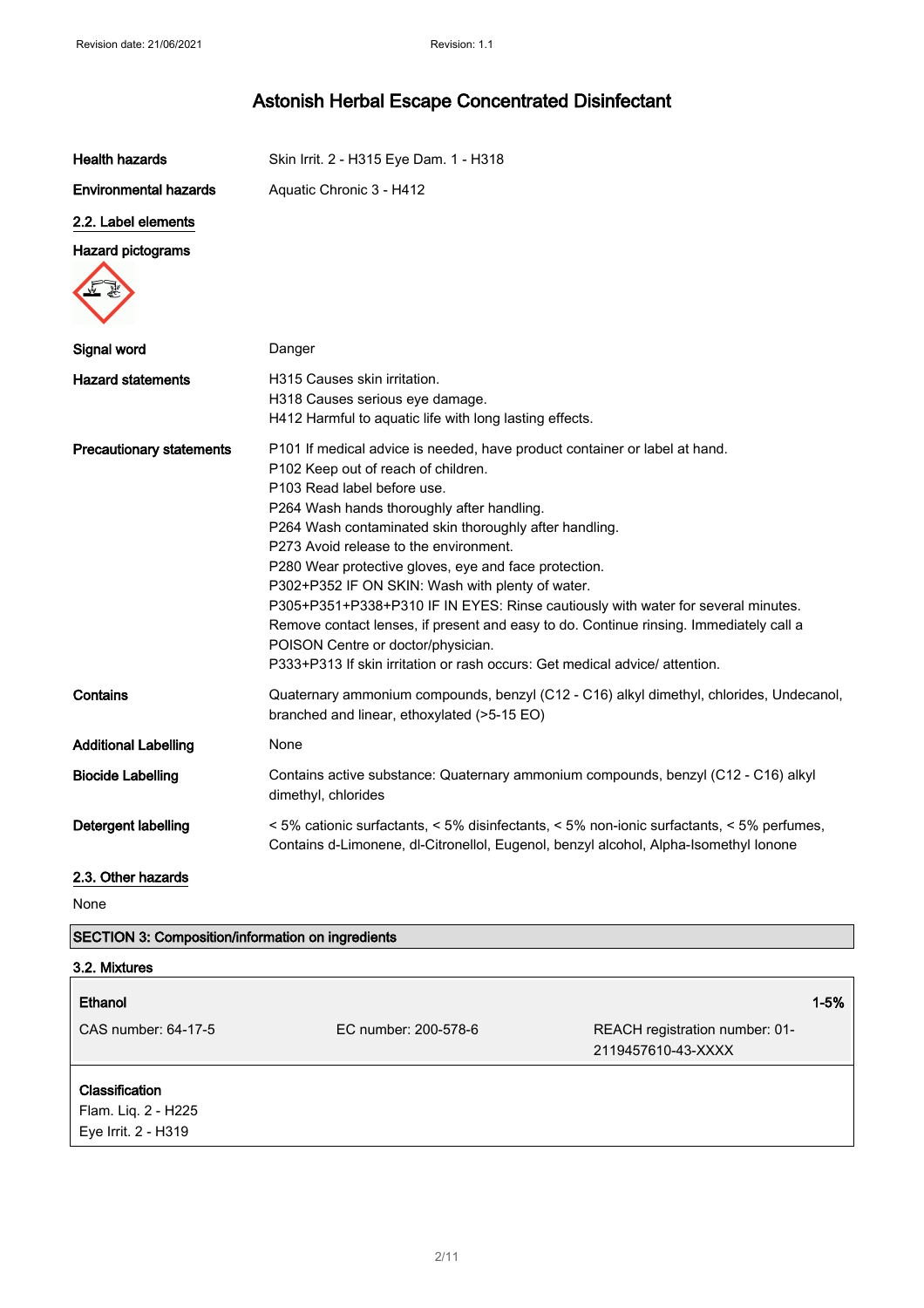| Quaternary ammonium compounds, benzyl (C12 - C16) alkyl<br>dimethyl, chlorides                                                           |                          |                                                      | $1 - 5%$ |
|------------------------------------------------------------------------------------------------------------------------------------------|--------------------------|------------------------------------------------------|----------|
| CAS number: 68424-85-1                                                                                                                   | EC number: 270-325-2     | REACH registration number: 01-<br>2119965180-41-XXXX |          |
| M factor (Acute) = $10$                                                                                                                  | M factor (Chronic) = $1$ |                                                      |          |
| Classification<br>Acute Tox. 4 - H302<br>Skin Corr. 1B - H314<br>Eye Dam. 1 - H318<br>Aquatic Acute 1 - H400<br>Aquatic Chronic 1 - H410 |                          |                                                      |          |
| Undecanol, branched and linear, ethoxylated (>5-15 EO)                                                                                   |                          |                                                      | $1 - 5%$ |
| CAS number: 68439-46-3                                                                                                                   |                          |                                                      |          |
| Classification<br>Acute Tox. 4 - H302<br>Eye Dam. 1 - H318                                                                               |                          |                                                      |          |
| <b>Citric Acid Monohydrate</b>                                                                                                           |                          |                                                      | 1%       |
| CAS number: 5949-29-1                                                                                                                    | EC number: 201-069-1     | REACH registration number: 01-<br>2119457026-42-XXXX |          |
| Classification<br>Eye Irrit. 2 - H319                                                                                                    |                          |                                                      |          |
| methanol                                                                                                                                 |                          |                                                      | 1%       |
| CAS number: 67-56-1                                                                                                                      | EC number: 200-659-6     | REACH registration number: 01-<br>2119433307-44-XXXX |          |
| Classification<br>Flam. Liq. 2 - H225<br>Acute Tox. 3 - H301<br>Acute Tox. 3 - H311<br>Acute Tox. 3 - H331<br>STOT SE 1 - H370           |                          |                                                      |          |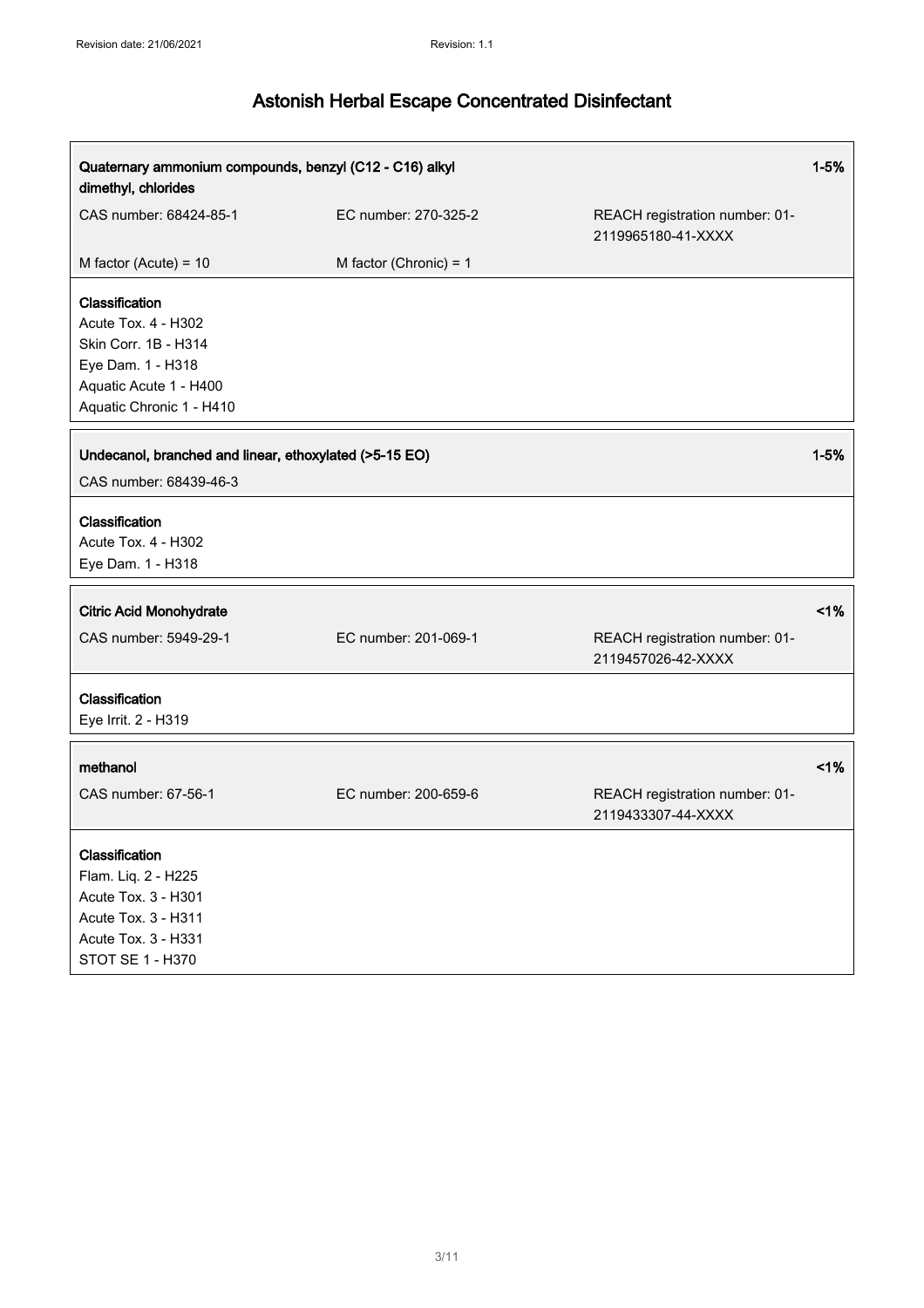| d-Limonene<br>CAS number: 5989-27-5                                                                                                     | EC number: 227-813-5 | REACH registration number: 01-<br>2119529223-47-XXXX | $~1\%$ |
|-----------------------------------------------------------------------------------------------------------------------------------------|----------------------|------------------------------------------------------|--------|
| M factor (Chronic) = $1$                                                                                                                |                      |                                                      |        |
| Classification<br>Flam. Liq. 3 - H226<br>Skin Irrit. 2 - H315<br>Skin Sens. 1B - H317<br>Asp. Tox. 1 - H304<br>Aquatic Chronic 1 - H410 |                      |                                                      |        |
| dl-Citronellol                                                                                                                          |                      |                                                      | 1%     |
| CAS number: 106-22-9                                                                                                                    | EC number: 203-375-0 | REACH registration number: 01-<br>2119453995-23-XXXX |        |
| Classification<br>Skin Irrit. 2 - H315<br>Eye Irrit. 2 - H319<br>Skin Sens. 1 - H317                                                    |                      |                                                      |        |
| Eugenol                                                                                                                                 |                      |                                                      | 1%     |
| CAS number: 97-53-0                                                                                                                     | EC number: 202-589-1 |                                                      |        |
| Classification<br>Eye Irrit. 2 - H319<br>Skin Sens. 1B - H317                                                                           |                      |                                                      |        |
| Sodium Hydroxide                                                                                                                        |                      |                                                      | 1%     |
| CAS number: 1310-73-2                                                                                                                   | EC number: 215-185-5 | REACH registration number: 01-<br>2119457892-27-XXXX |        |
| Classification<br>Met. Corr. 1 - H290<br>Skin Corr. 1A - H314                                                                           |                      |                                                      |        |
| benzyl alcohol                                                                                                                          |                      |                                                      | 1%     |
| CAS number: 100-51-6                                                                                                                    | EC number: 202-859-9 |                                                      |        |
| Classification<br>Acute Tox. 4 - H302<br>Acute Tox. 4 - H332<br>Eye Irrit. 2 - H319                                                     |                      |                                                      |        |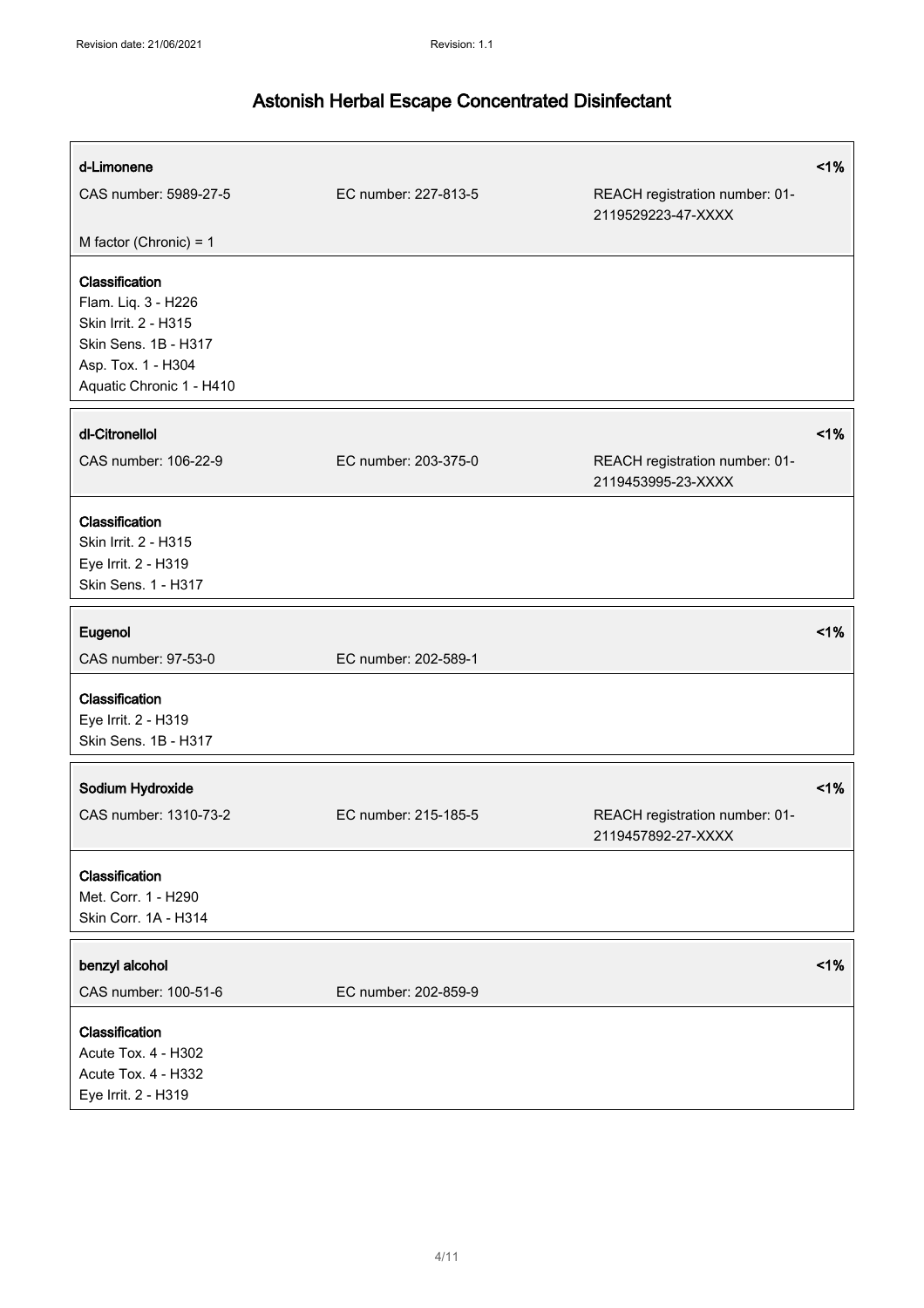| Alpha-Isomethyl Ionone                                                                                           | 1%                                                                                                                                                                          |  |
|------------------------------------------------------------------------------------------------------------------|-----------------------------------------------------------------------------------------------------------------------------------------------------------------------------|--|
| CAS number: 127-51-5                                                                                             | EC number: 204-846-3                                                                                                                                                        |  |
| Classification<br>Skin Irrit. 2 - H315<br>Eye Irrit. 2 - H319<br>Skin Sens. 1 - H317<br>Aquatic Chronic 2 - H411 |                                                                                                                                                                             |  |
|                                                                                                                  | The Full Text for all R-Phrases and Hazard Statements are Displayed in Section 16.                                                                                          |  |
| <b>SECTION 4: First aid measures</b>                                                                             |                                                                                                                                                                             |  |
| 4.1. Description of first aid measures                                                                           |                                                                                                                                                                             |  |
| Inhalation                                                                                                       | Remove exposure and give water to drink if mouth irritation experienced. Seek medical advice<br>if recovery not rapid.                                                      |  |
| Ingestion                                                                                                        | Drink water. If symptoms persist seek medical advice.                                                                                                                       |  |
| Skin contact                                                                                                     | Wash skin thoroughly with soap and water. Remove contaminated clothing and rinse skin<br>thoroughly with water. Get medical attention if irritation persists after washing. |  |
| Eye contact                                                                                                      | Do not rub eye. Rinse cautiously with water for several minutes. Remove contact lenses, if<br>present and easy to do. Continue rinsing. Get medical attention immediately.  |  |
| Protection of first aiders                                                                                       | First aid personnel should wear appropriate protective equipment during any rescue.                                                                                         |  |
|                                                                                                                  | 4.2. Most important symptoms and effects, both acute and delayed                                                                                                            |  |
| Inhalation                                                                                                       | Possible mild irritation of breathing passage and possible mouth irritation.                                                                                                |  |
| Ingestion                                                                                                        | Possible mild stomach upset and mild soreness of mouth.                                                                                                                     |  |
| Skin contact                                                                                                     | Causes skin irritation.                                                                                                                                                     |  |
| Eye contact                                                                                                      | Causes serious eye damage.                                                                                                                                                  |  |
|                                                                                                                  | 4.3. Indication of any immediate medical attention and special treatment needed                                                                                             |  |
| Notes for the doctor                                                                                             | No data avaliable                                                                                                                                                           |  |
| <b>Specific treatments</b>                                                                                       | No data available.                                                                                                                                                          |  |
| <b>SECTION 5: Firefighting measures</b>                                                                          |                                                                                                                                                                             |  |
| 5.1. Extinguishing media                                                                                         |                                                                                                                                                                             |  |
| Suitable extinguishing media                                                                                     | Use extinguisher suitable to cause of fire.                                                                                                                                 |  |
| 5.2. Special hazards arising from the substance or mixture                                                       |                                                                                                                                                                             |  |
| Specific hazards                                                                                                 | Product does not support combustion, minimal fire hazard. Minimal quantities of oxides of<br>carbon may be produced.                                                        |  |
| 5.3. Advice for firefighters                                                                                     |                                                                                                                                                                             |  |
| Protective actions during<br>firefighting                                                                        | Use protection suitable to cause of fire.                                                                                                                                   |  |
| <b>SECTION 6: Accidental release measures</b>                                                                    |                                                                                                                                                                             |  |
|                                                                                                                  | 6.1. Personal precautions, protective equipment and emergency procedures                                                                                                    |  |

Personal precautions Avoid contact with skin and eyes. For personal protection, see Section 8.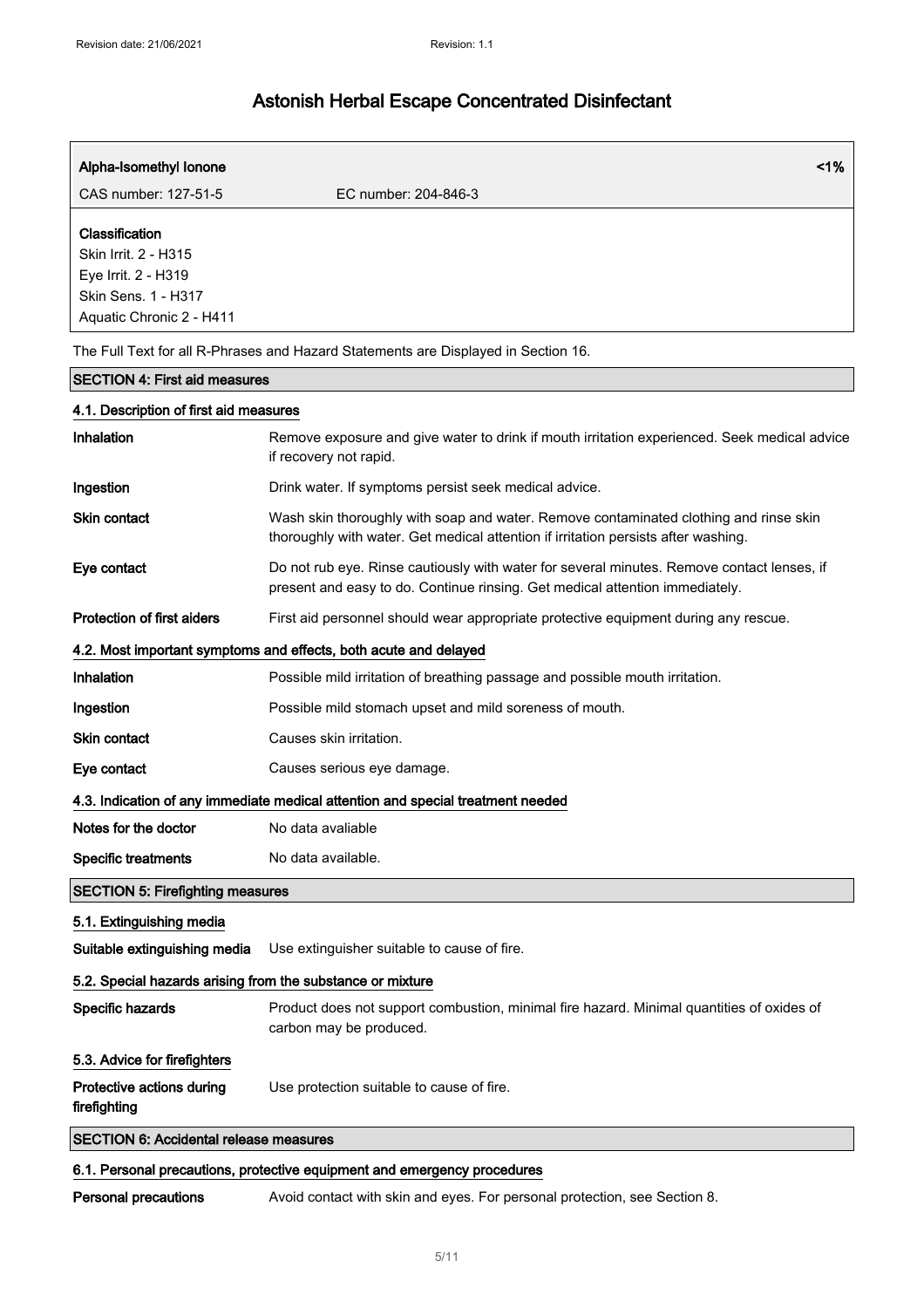| 6.2. Environmental precautions                                 |                                                                                                                                                                                                                                                                                                |  |
|----------------------------------------------------------------|------------------------------------------------------------------------------------------------------------------------------------------------------------------------------------------------------------------------------------------------------------------------------------------------|--|
| <b>Environmental precautions</b>                               | Product is intended to be rinsed away to sewer after use. For bigger spillages non-household<br>spillages prevent entry into sewer or drains.                                                                                                                                                  |  |
| 6.3. Methods and material for containment and cleaning up      |                                                                                                                                                                                                                                                                                                |  |
| Methods for cleaning up                                        | Absorb household spillages with e.g kitchen roll and dispose of in bin. Wipe affected area<br>clean with a damp cloth.                                                                                                                                                                         |  |
| 6.4. Reference to other sections                               |                                                                                                                                                                                                                                                                                                |  |
| Reference to other sections                                    | For personal protection, see Section 8. For waste disposal, see Section 13.                                                                                                                                                                                                                    |  |
| <b>SECTION 7: Handling and storage</b>                         |                                                                                                                                                                                                                                                                                                |  |
| 7.1. Precautions for safe handling                             |                                                                                                                                                                                                                                                                                                |  |
| <b>Usage precautions</b>                                       | Use as instructed on label. Avoid contact with skin and eyes.                                                                                                                                                                                                                                  |  |
|                                                                | 7.2. Conditions for safe storage, including any incompatibilities                                                                                                                                                                                                                              |  |
| Storage precautions                                            | Store in ambient conditions. Keep out of the reach of children.                                                                                                                                                                                                                                |  |
| 7.3. Specific end use(s)                                       |                                                                                                                                                                                                                                                                                                |  |
| Specific end use(s)                                            | Disinfecting surfaces around the home.                                                                                                                                                                                                                                                         |  |
| <b>SECTION 8: Exposure controls/Personal protection</b>        |                                                                                                                                                                                                                                                                                                |  |
| 8.1. Control parameters                                        |                                                                                                                                                                                                                                                                                                |  |
| Occupational exposure limits                                   |                                                                                                                                                                                                                                                                                                |  |
| <b>Ethanol</b>                                                 |                                                                                                                                                                                                                                                                                                |  |
| Short-term exposure limit (15-minute): ELV (IE) 1000 ppm       |                                                                                                                                                                                                                                                                                                |  |
| methanol                                                       |                                                                                                                                                                                                                                                                                                |  |
|                                                                | Short-term exposure limit (15-minute): WEL 250 ppm 333 mg/m3<br>Long-term exposure limit (8-hour TWA): ELV (IE) 200 ppm 260 mg/m <sup>3</sup>                                                                                                                                                  |  |
| Sodium Hydroxide                                               |                                                                                                                                                                                                                                                                                                |  |
| Short-term exposure limit (15-minute): WEL 2 mg/m <sup>3</sup> |                                                                                                                                                                                                                                                                                                |  |
| WEL = Workplace Exposure Limit.                                |                                                                                                                                                                                                                                                                                                |  |
|                                                                | Ethanol (CAS: 64-17-5)                                                                                                                                                                                                                                                                         |  |
| <b>DNEL</b>                                                    | Workers - Dermal; Long term : 343 mg/kg<br>Workers - Inhalation; : 950 mg/m <sup>3</sup><br>Consumer - Inhalation; local effects: 950 mg/m <sup>3</sup><br>Consumer - Dermal; Long term : 206 mg/kg<br>Consumer - Inhalation; : 114 mg/m <sup>3</sup><br>Consumer - Oral; Long term : 87 mg/kg |  |
| <b>PNEC</b>                                                    | - Fresh water; 0.96 mg/l<br>- marine water; 0.79 mg/l<br>- Sediment (Freshwater); 3.6 mg/kg<br>- Soil; 0.63 mg/kg                                                                                                                                                                              |  |
|                                                                | Citric Acid Monohydrate (CAS: 5949-29-1)                                                                                                                                                                                                                                                       |  |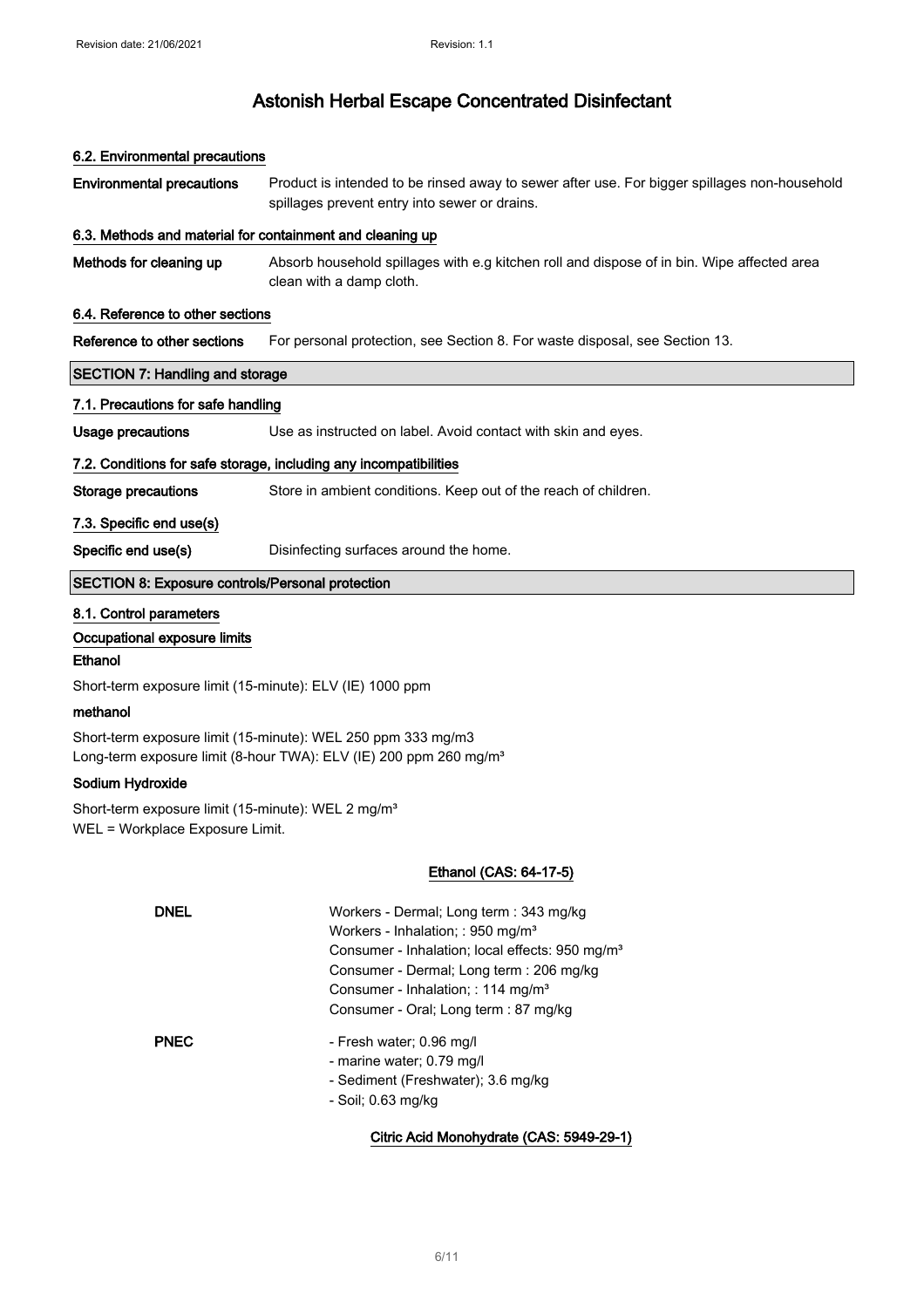| <b>PNEC</b>                               | - Fresh water; 0.44 mg/l                                                                 |
|-------------------------------------------|------------------------------------------------------------------------------------------|
|                                           | - Sediment (Freshwater); 3.46 mg/kg                                                      |
|                                           | - Sediment (Marinewater); 34.6 mg/kg                                                     |
|                                           | - marine water; 0.044 mg/l                                                               |
|                                           | - STP; >1000 mg/l                                                                        |
|                                           | - Soil; 33.1 mg/kg                                                                       |
|                                           | methanol (CAS: 67-56-1)                                                                  |
| <b>DNEL</b>                               | Workers - Dermal; Short term systemic effects: 40 mg/kg                                  |
|                                           | Workers - Inhalation; Short term systemic effects: 260 mg/m <sup>3</sup>                 |
|                                           | Workers - Inhalation; Short term local effects: 260 mg/m <sup>3</sup>                    |
|                                           | Workers - Dermal; Long term systemic effects: 40 mg/kg                                   |
|                                           | Workers - Inhalation; Long term systemic effects: 260 mg/m <sup>3</sup>                  |
|                                           | Workers - Inhalation; Long term local effects: 260 mg/m <sup>3</sup>                     |
|                                           | Consumer - Dermal; Short term systemic effects: 8 mg/kg                                  |
|                                           | Consumer - Inhalation; Short term systemic effects: 50 mg/m <sup>3</sup>                 |
|                                           | Consumer - Oral; Short term systemic effects: 8 mg/kg                                    |
|                                           | Consumer - Inhalation; Long term local effects: 50 mg/m <sup>3</sup>                     |
|                                           | Consumer - Oral; Long term systemic effects: 8 mg/kg                                     |
|                                           | Consumer - Inhalation; Long term systemic effects: 50 mg/m <sup>3</sup>                  |
|                                           | Consumer - Dermal; Long term systemic effects: 8 mg/kg                                   |
|                                           | Consumer - Inhalation; Short term local effects: 50 mg/m <sup>3</sup>                    |
| <b>PNEC</b>                               | - Fresh water; 154 mg/l                                                                  |
|                                           | - marine water; 15.4 mg/l                                                                |
|                                           | - Sediment; 570.4 mg/kg                                                                  |
|                                           | - Soil; 23.5 mg/kg                                                                       |
|                                           | - STP; 100 mg/l                                                                          |
|                                           | - Intermittent release; 1540 mg/l                                                        |
| 8.2. Exposure controls                    |                                                                                          |
| Eye/face protection                       | Wear eye protection. Avoid contact with face.                                            |
| Hand protection                           | Wear protective gloves.                                                                  |
| <b>Environmental exposure</b><br>controls | This product does not pose a hazard in normal use when following the usage instructions. |

### SECTION 9: Physical and chemical properties

| 9.1. Information on basic physical and chemical properties |                                       |  |
|------------------------------------------------------------|---------------------------------------|--|
| Appearance                                                 | Clear Lime Green Liquid               |  |
| Colour                                                     | Lime Green                            |  |
| Odour                                                      | Floral/Fruity                         |  |
| Odour threshold                                            | Not known.                            |  |
| рH                                                         | pH (concentrated solution): 5.8 - 7.2 |  |
| Melting point                                              | Not known.                            |  |
| Initial boiling point and range                            | Not measured $(>100^{\circ}C)$        |  |
| Flash point                                                | Not applicable.                       |  |
| <b>Evaporation rate</b>                                    | Not known.                            |  |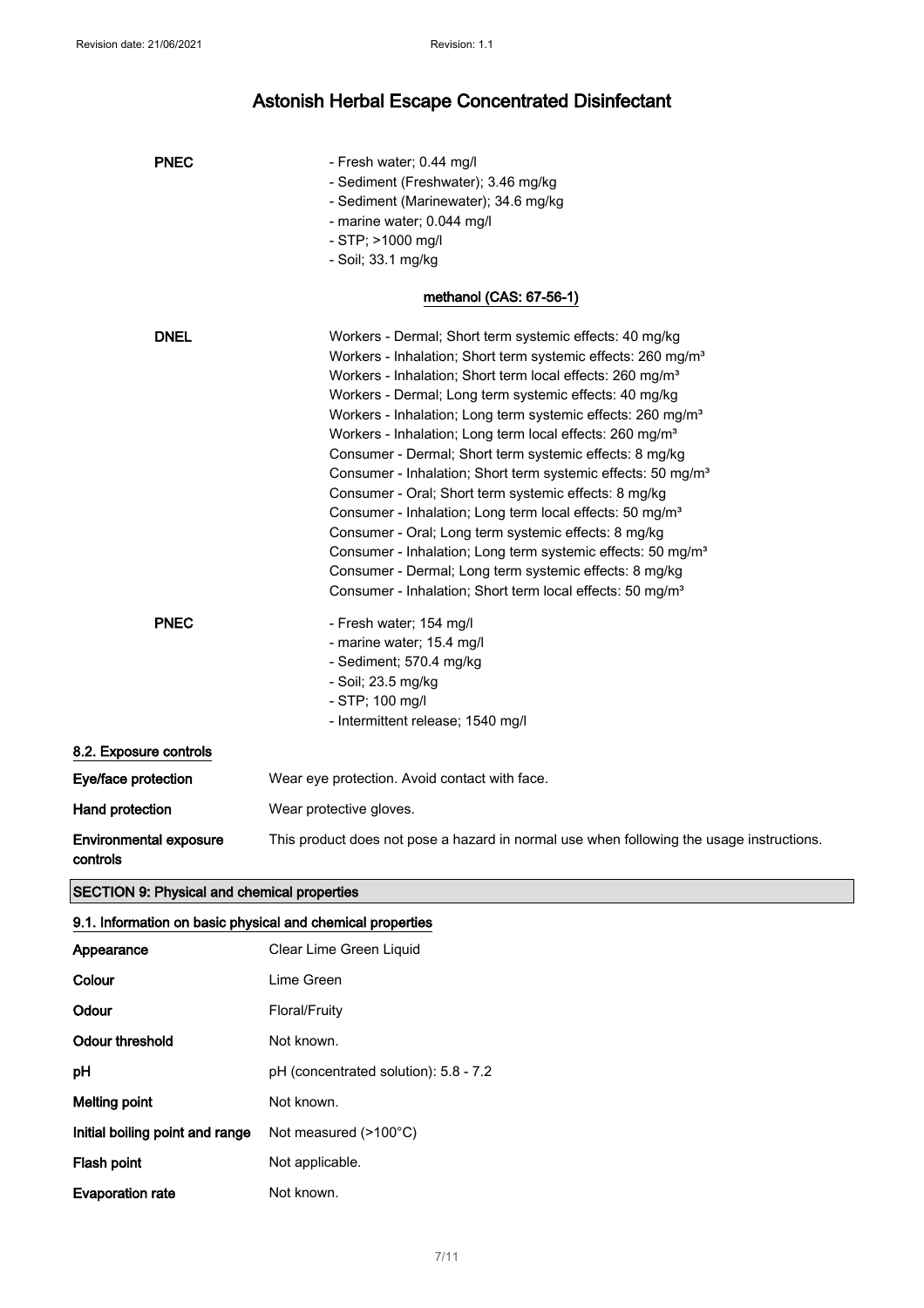| <b>Evaporation factor</b>                       | Not known.                      |
|-------------------------------------------------|---------------------------------|
| Flammability (solid, gas)                       | Does not ignite.                |
| Upper/lower flammability or<br>explosive limits | Does not ignite.                |
| Other flammability                              | Not relevant.                   |
| Vapour pressure                                 | Not determined.                 |
| Vapour density                                  | $> 1$ (Air=1)                   |
| <b>Relative density</b>                         | $0.993 - 1.003$ @ 20°C          |
| <b>Bulk density</b>                             | Not relevant.                   |
| Solubility(ies)                                 | Soluble in water                |
| <b>Partition coefficient</b>                    | Not known.                      |
| Auto-ignition temperature                       | Not known.                      |
| <b>Decomposition Temperature</b>                | Not available.                  |
| <b>Viscosity</b>                                | Not determined.                 |
| <b>Explosive properties</b>                     | None                            |
| Explosive under the influence<br>of a flame     | Not considered to be explosive. |
| <b>Oxidising properties</b>                     | Not applicable.                 |
| 9.2. Other information                          |                                 |
|                                                 |                                 |
| Other information                               | None.                           |
| <b>SECTION 10: Stability and reactivity</b>     |                                 |
| 10.1. Reactivity                                |                                 |
| Reactivity                                      | No reactivity hazards expected. |
| 10.2. Chemical stability                        |                                 |
| <b>Stability</b>                                | Stable under normal conditions. |
| 10.3. Possibility of hazardous reactions        |                                 |
| Possibility of hazardous<br>reactions           | None under normal conditions.   |
| 10.4. Conditions to avoid                       |                                 |
| Conditions to avoid                             | None known.                     |
| 10.5. Incompatible materials                    |                                 |
| Materials to avoid                              | None known.                     |
| 10.6. Hazardous decomposition products          |                                 |
| Hazardous decomposition<br>products             | Carbon oxides.                  |
| <b>SECTION 11: Toxicological information</b>    |                                 |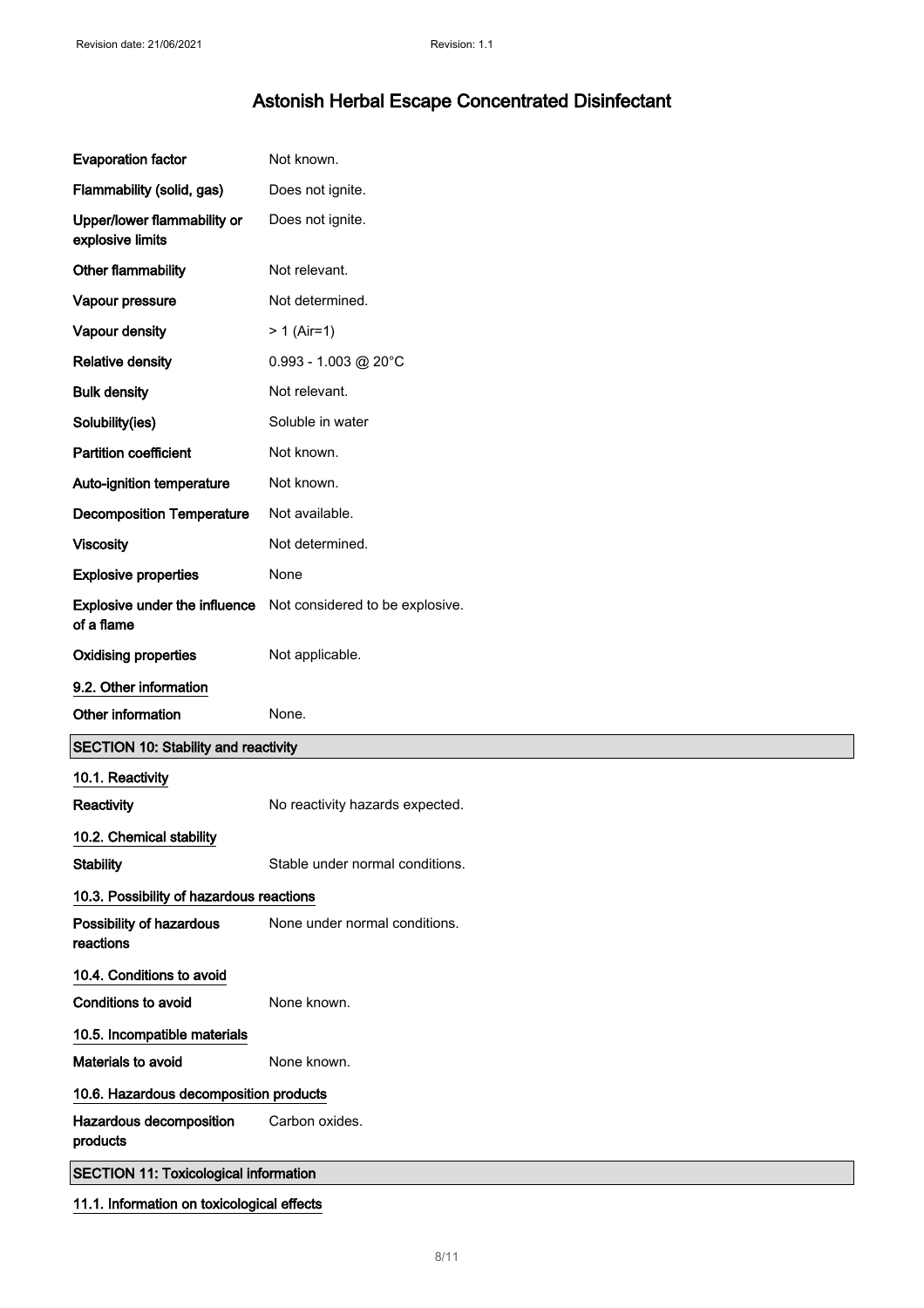| <b>Toxicological effects</b>               | This mixture has not been tested. Based on the avaliable data of the ingredients the<br>classification criteria are not met.                                                                                                          |
|--------------------------------------------|---------------------------------------------------------------------------------------------------------------------------------------------------------------------------------------------------------------------------------------|
| Acute toxicity - oral<br>ATE oral (mg/kg)  | 10,973.08                                                                                                                                                                                                                             |
| Acute toxicity - dermal                    |                                                                                                                                                                                                                                       |
| ATE dermal (mg/kg)                         | 200,000.0                                                                                                                                                                                                                             |
| Acute toxicity - inhalation                |                                                                                                                                                                                                                                       |
| ATE inhalation (vapours mg/l)              | 2,000.0                                                                                                                                                                                                                               |
| <b>SECTION 12: Ecological information</b>  |                                                                                                                                                                                                                                       |
| 12.1. Toxicity                             |                                                                                                                                                                                                                                       |
| <b>Toxicity</b>                            | Normal use of product is not expected to pose a risk to the environment.                                                                                                                                                              |
| 12.2. Persistence and degradability        |                                                                                                                                                                                                                                       |
| Persistence and degradability              | Contains detergents that satisfy the biodegradation requirements of directive 648/2004/EC.<br>No other relevant information is available.                                                                                             |
| 12.3. Bioaccumulative potential            |                                                                                                                                                                                                                                       |
| <b>Bioaccumulative potential</b>           | Bioaccumulation is not expected.                                                                                                                                                                                                      |
| <b>Partition coefficient</b>               | Not known.                                                                                                                                                                                                                            |
| 12.4. Mobility in soil                     |                                                                                                                                                                                                                                       |
| <b>Mobility</b>                            | The components of the mixture are readily absorbed into soil and are mobile in water<br>environment.                                                                                                                                  |
| 12.5. Results of PBT and vPvB assessment   |                                                                                                                                                                                                                                       |
| Results of PBT and vPvB<br>assessment      | No data available.                                                                                                                                                                                                                    |
| 12.6. Other adverse effects                |                                                                                                                                                                                                                                       |
| Other adverse effects                      | None known.                                                                                                                                                                                                                           |
| <b>SECTION 13: Disposal considerations</b> |                                                                                                                                                                                                                                       |
| 13.1. Waste treatment methods              |                                                                                                                                                                                                                                       |
| <b>General information</b>                 | Dispose of according to local regulations. Avoid disposing into drainage systems and into the<br>environment. Dispose of contaminated packaging in the same way as the product itself. Non-<br>contaminated packages may be recycled. |
| SECTION 14: Transport information          |                                                                                                                                                                                                                                       |
| General                                    | Not regulated.                                                                                                                                                                                                                        |
| 14.1. UN number                            |                                                                                                                                                                                                                                       |
| Not applicable.                            |                                                                                                                                                                                                                                       |
| 14.2. UN proper shipping name              |                                                                                                                                                                                                                                       |
| Not applicable.                            |                                                                                                                                                                                                                                       |
| 14.3. Transport hazard class(es)           |                                                                                                                                                                                                                                       |
| Not regulated.                             |                                                                                                                                                                                                                                       |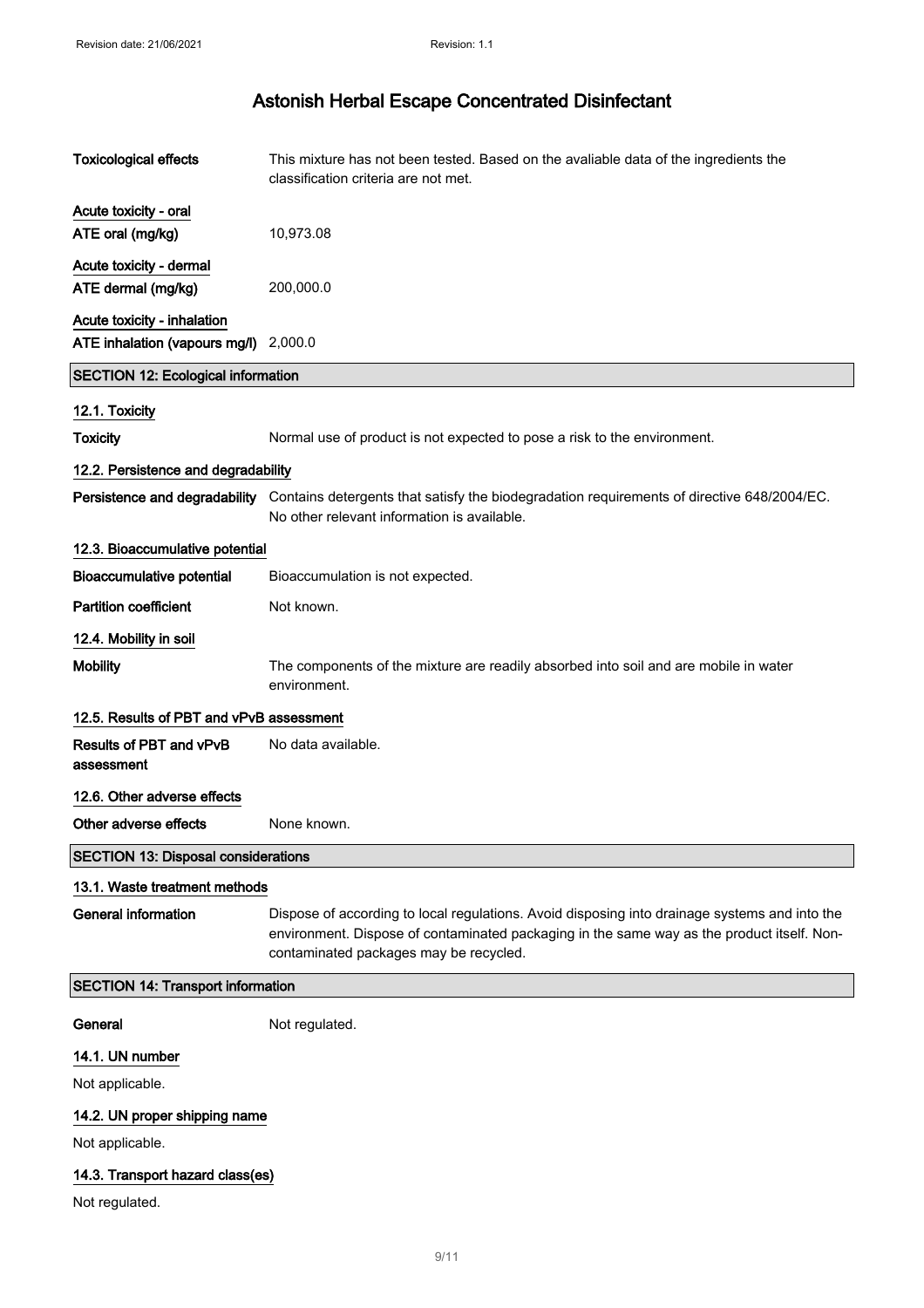### 14.4. Packing group

Not applicable.

### 14.5. Environmental hazards

### Environmentally hazardous substance/marine pollutant No.

### 14.6. Special precautions for user

Not applicable.

#### 14.7. Transport in bulk according to Annex II of MARPOL and the IBC Code

Transport in bulk according to Not applicable. Annex II of MARPOL 73/78 and the IBC Code

#### SECTION 15: Regulatory information

### 15.1. Safety, health and environmental regulations/legislation specific for the substance or mixture

| <b>National regulations</b> | For Great Britain after the end of the transitional period, the EU Detergents Regulation - has<br>been amended by the Detergents EU Exit Statutory Instruments (SIs), that is:                                                                                                                                                                                                         |
|-----------------------------|----------------------------------------------------------------------------------------------------------------------------------------------------------------------------------------------------------------------------------------------------------------------------------------------------------------------------------------------------------------------------------------|
|                             | the Detergents (Amendment) (EU Exit) Regulations 2019 (S.I. 2019/672)<br>the Detergents (Safeguarding) (Amendment) (EU Exit) Regulations 2019 (S.I. 2019/671)<br>the Detergents (Amendment) (EU Exit) Regulations 2020 (S.I. 2020/1617)                                                                                                                                                |
|                             | For Great Britain after the end of the transitional period, the EU Biocides Regulations - has<br>been amended by:                                                                                                                                                                                                                                                                      |
|                             | the Chemicals (Health and Safety) and Genetically Modified Organisms (Contained Use)<br>(Amendment etc.) (EU Exit) Regulations 2019 (CMGO Regs 2019)<br>the Chemicals (Health and Safety) and Genetically Modified Organisms (Contained Use)<br>(Amendment etc.) (EU Exit) Regulations 2020 (CMGO Regs 2020)                                                                           |
| EU legislation              | This safety data sheet is compliant with EC Regulation 1907/2006 (REACH) as adapted by<br>453/2010, Directive 67/548/EEC and EC Regulation 1272/2008 (CLP).<br>Dangerous Preparations Directive 1999/45/EC.<br>Regulation (EC) No 648/2004 of the European Parliament and of the Council of 31 March<br>2004 on detergents (as amended).<br>Biocidal Products Regulation (528/2012/EC) |

### 15.2. Chemical safety assessment

No chemical safety assessment has been carried out.

### SECTION 16: Other information

| Abbreviations and acronyms    | ATE: Acute Toxicity Estimate.                                                          |
|-------------------------------|----------------------------------------------------------------------------------------|
| used in the safety data sheet | CAS: Chemical Abstracts Service.                                                       |
|                               | DNEL: Derived No Effect Level.                                                         |
|                               | ECHA: European Chemicals Agency                                                        |
|                               | GHS: Globally Harmonized System.                                                       |
|                               | PBT: Persistent, Bioaccumulative and Toxic substance.                                  |
|                               | PNEC: Predicted No Effect Concentration.                                               |
|                               | REACH: Registration, Evaluation, Authorisation and Restriction of Chemicals Regulation |
|                               | (EC) No 1907/2006.                                                                     |
|                               | vPvB: Very Persistent and Very Bioaccumulative.                                        |